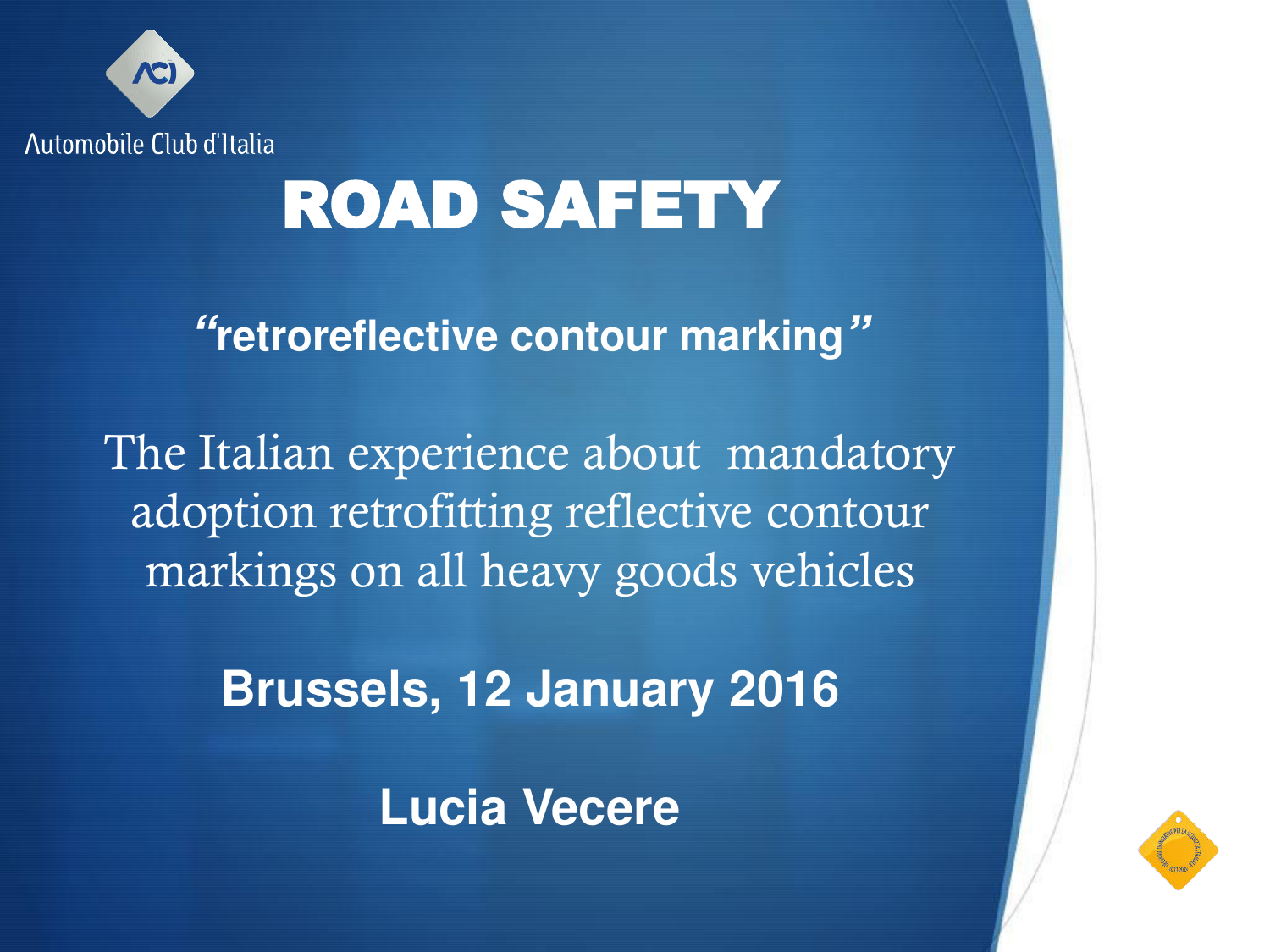**Increase Visibility of Heavy Vehicles at night:**  *the Mandatory Adoption of the Reflective Panels in Italian Law*





 In the Italian Highway Code the obligation of **adoption of reflective panels** was introduced by **Decree Law 151/2003 , which came into force in June 2003 and became law** (L. 214 /2003) in August of that year.

Article 151 of the Italian highway code provides for the mandatory adoption of reflective and fluorescent panels on certain types of vehicles: fully laden vehicles over 3.5 tonnes and trailers and semitrailers of total mass full load exceeding 3.5 tonnes.



The panels are those mandated by the UN ECE Regulation 70 and are considered true by the Department of Motor Vehicles of the Ministry of Transport only if provided with the approval mark and irremovably fixed.

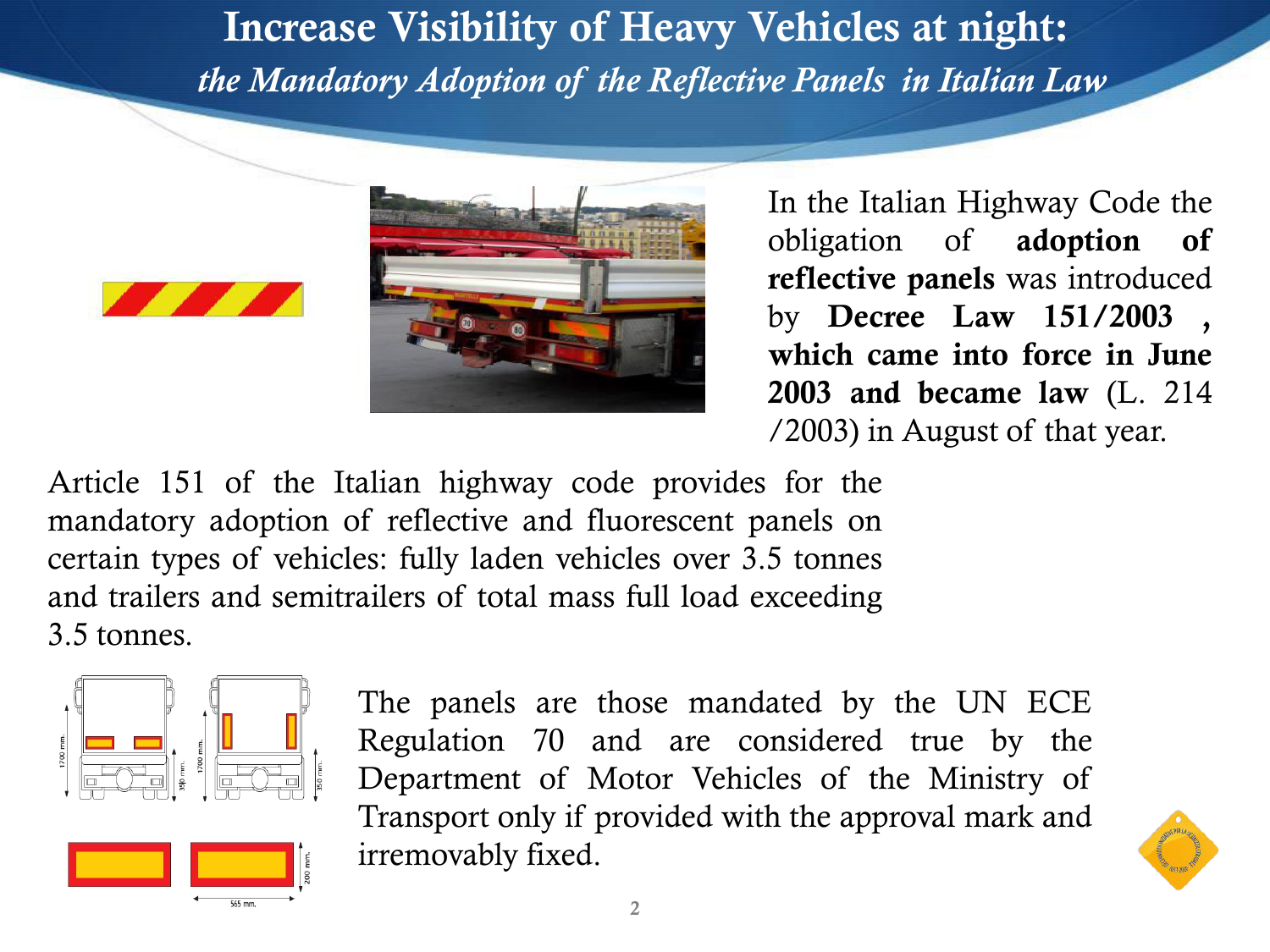**Increase Visibility of Heavy Vehicles at night:**  *the Mandatory Adoption of Retrofitting Reflective Contour Markings in Italian Law*



**Article 72 of the Italian highway code provides for the mandatory adoption of reflective strips** in accordance with the provisions of international regulation UN / ECE 104

Retro-reflective tapes have **become obligatory**  for newly registered vehicles with L 306/2004 , while the deadline for the retrofitment of older vehicles was extended for the last time **without exception** with L.51 / 2006 of 31 December 2006.



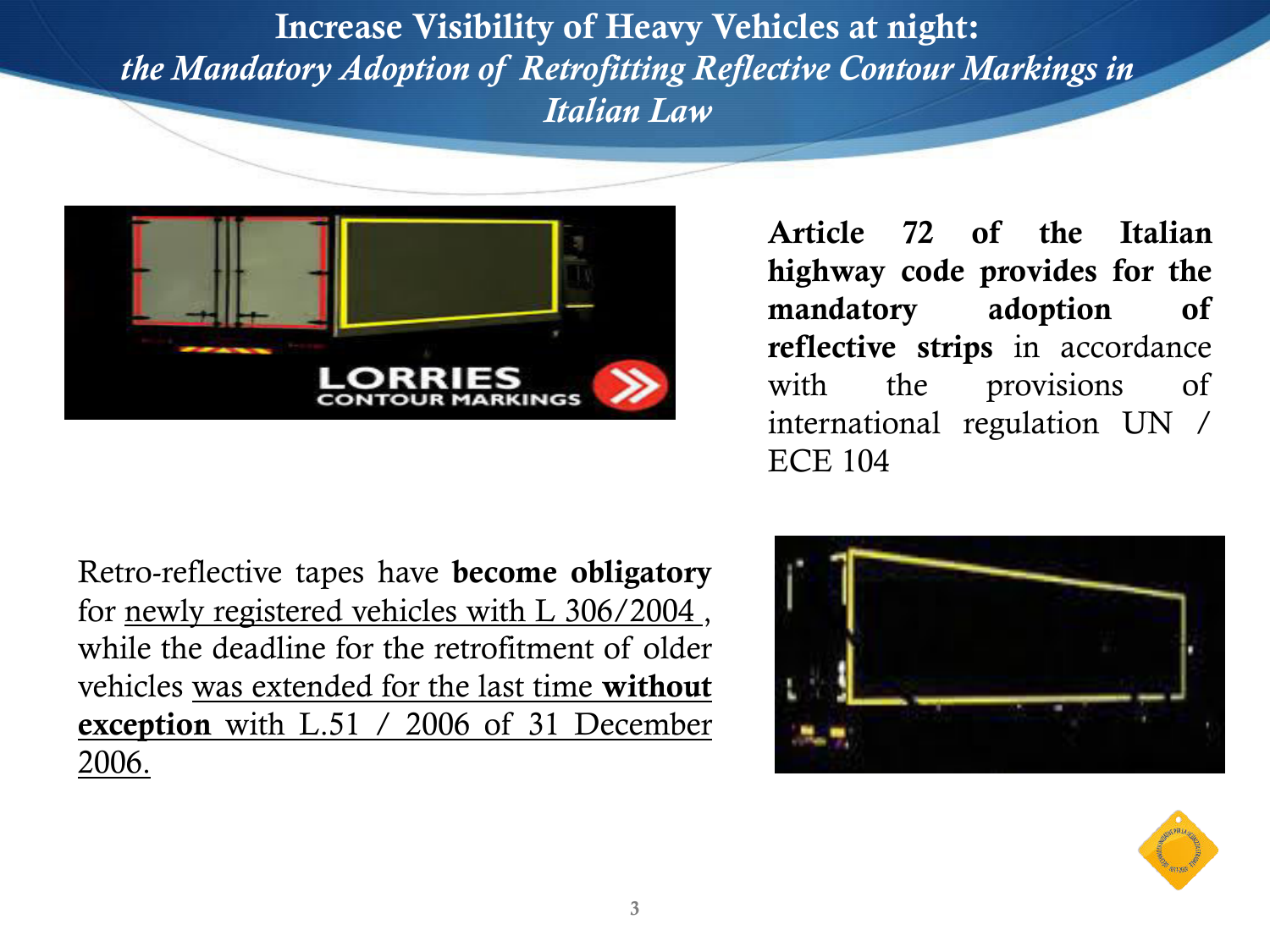### **EU DIRECTIVE 2007/35/EC**  *the Mandatory Adoption of Retrofitting Reflective Contour Markings in Italian Law*



From july 2011 retroflecting contour marking must not only be applied to new vehicles types, but also to older vehicles that are be licensed for the first time. **But countour marking isn't compulsory for existing vehicles.**



 **EU Directive 2007/35/EC** (amending, for the purposes of adapting to technical progress, Council Directive 76/756 / EEC on the subject of lighting and signaling devices for motor vehicles and their trailers) states that from July 2008, **lorries with minimum weight of 7.5 tonnes and trailers from a maximum mass of 3.5 tonnes must be fitted with countour marking** 

From 2011 to date, the European institutions have intervened only on technical regulation. First of all with: **Regulation EC 661/2009 for motor vehicles and trailers about requirements for types approved.**  Then, **with Regulation EC 166/2015** which supplemented and amended the original regulation, sets out detailed rules on the specific procedures, technical requirements and tests for type-approval. It also covers components and separate technical units for motor vehicles

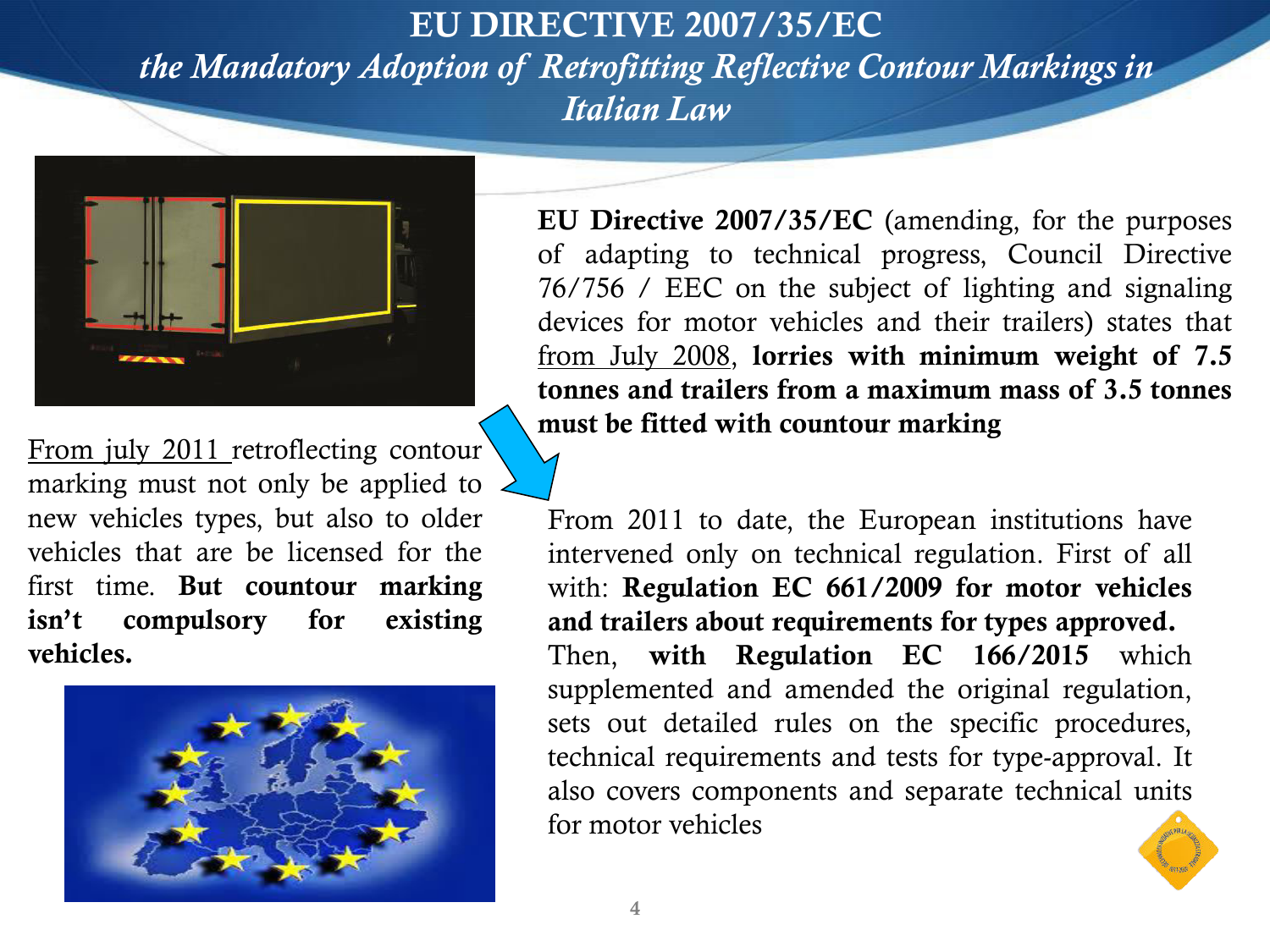

### **Feedback On The Adoption Of Retrofitting Reflective Contour Markings on all Heavy Goods Vehicles In Italy**

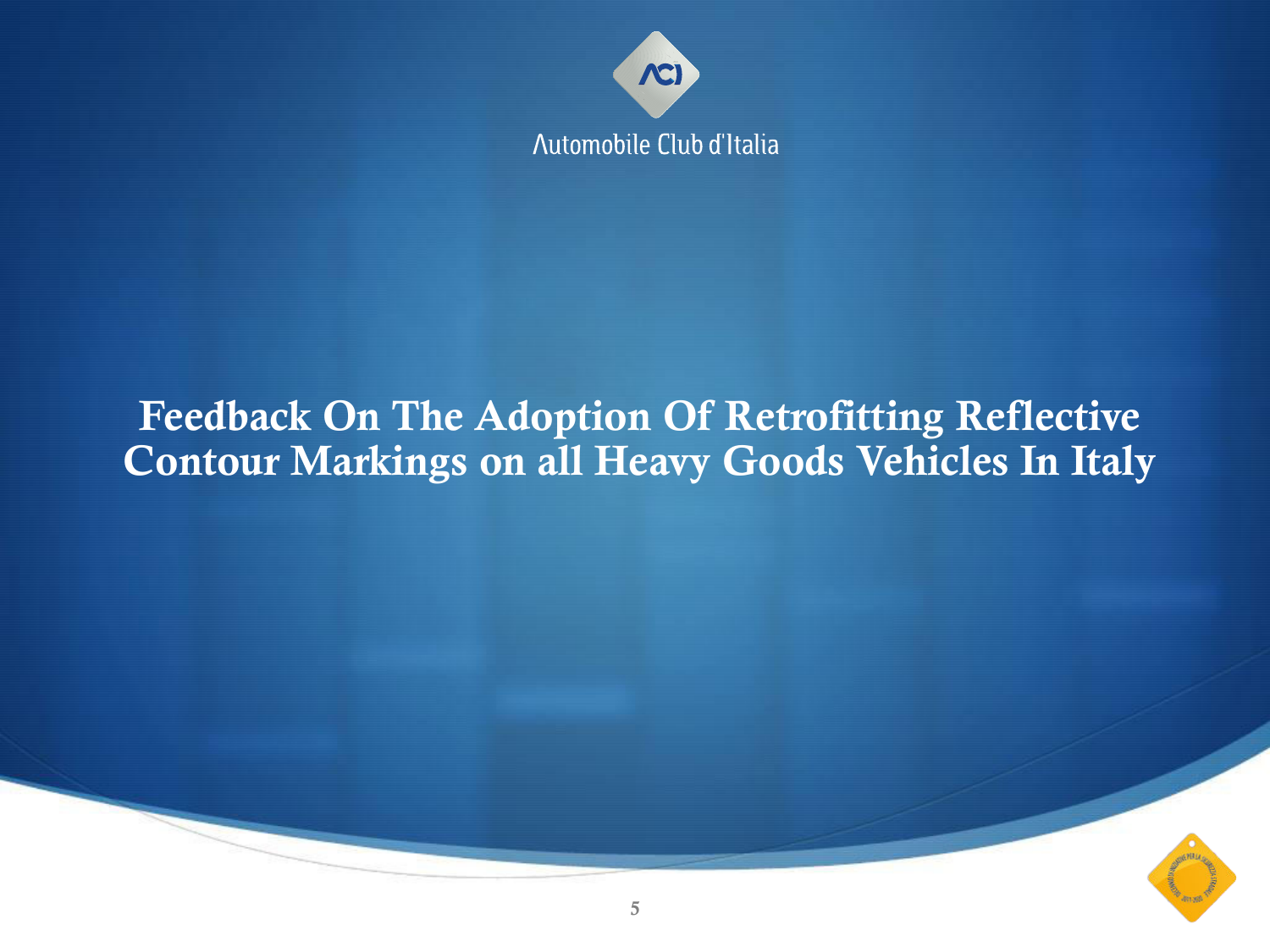

**HOW TO EVALUATE THE EFFECTIVENESS OF THE MANDATORY ADOPTION OF RETROFITTING REFLECTIVE CONTOUR MARKING**







Improving the night visibility of heavy good vehicles is definitely an action in favor of the reduction in accidents, but it is rather complex to prove statistically what might be the effects of the adoption of such a particular rule as retrofitting reflective contour markings.

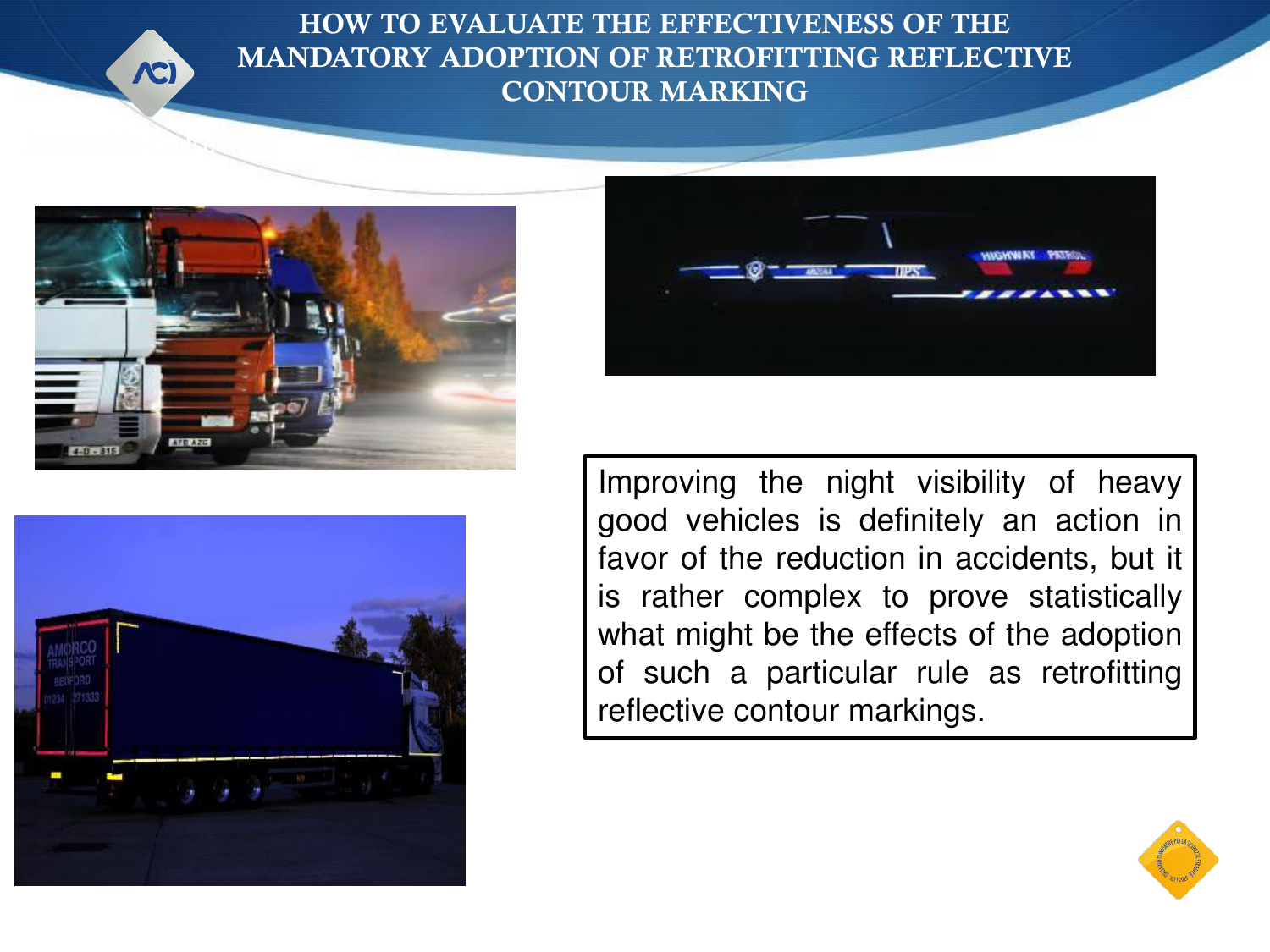

#### **WHAT ARE THE SIGNIFICANT DATA**?







Images supplied courtesy of Reflexite, part of the Oracal Group

**PROGETTI ACID-FIA "THE SECOND SUBARUM SECOND ACT ACCORD** THINK BIKE THIS CONTINUES, THIS ISLAMIC BIKE THE SECOND MA<br> **Italy**, that have a particular longitudinal We must therefore consider the data of accidents before and after the adoption of the considered visibility system, select those relating to night, from dusk to dawn (an average time for those countries, like extent of their territory) and focus on the data on rear-end collisions, side impact collisions and collision with stationary vehicles, in which at least a heavy good involved

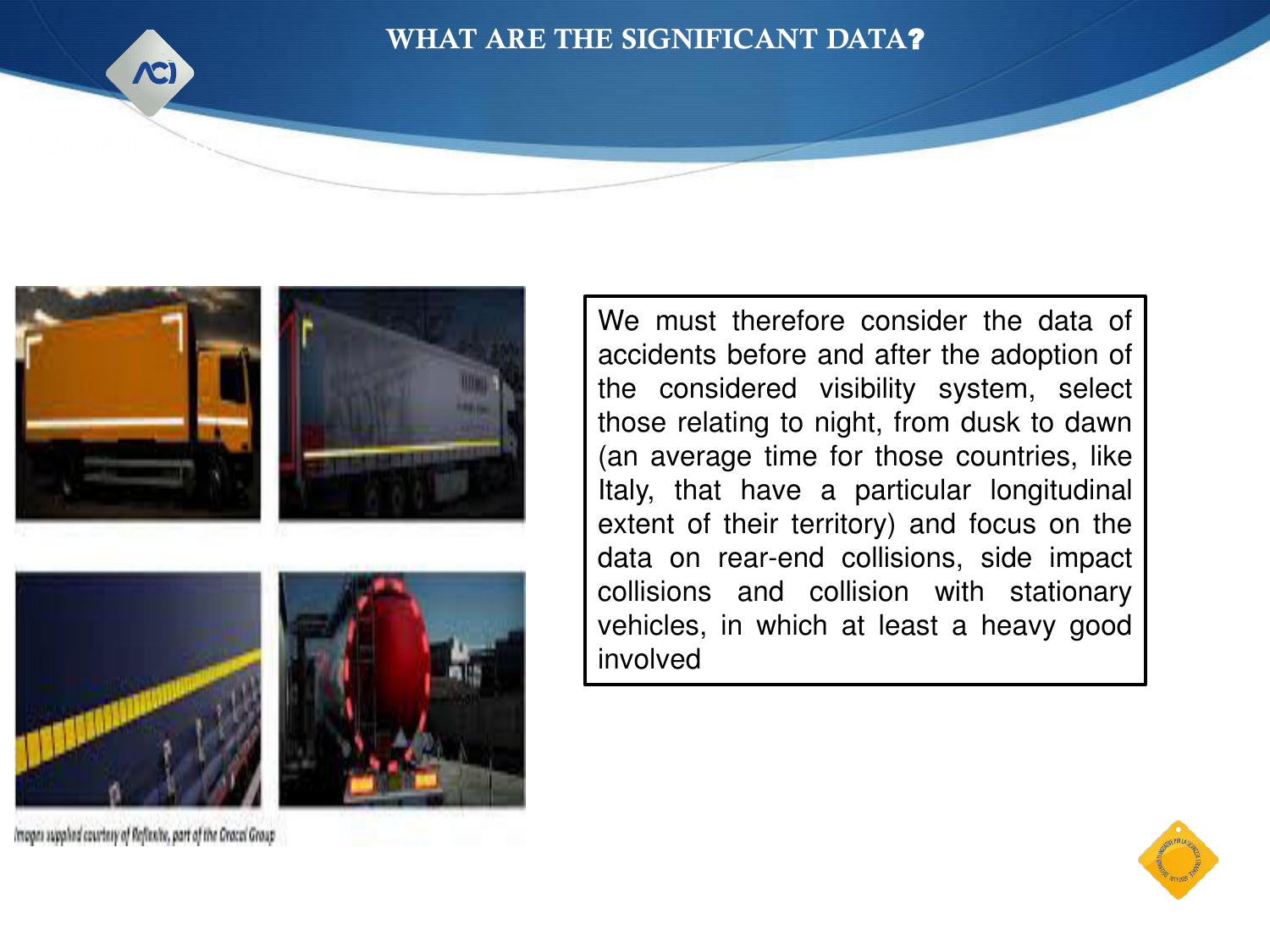**The Fatal Accident Rate Phenomenon of heavy goods vehicles in Italy 2005-2013** 

| Total 2005-2013<br>accidents with heavy<br>goods vehicle | <b>Total 2005-2013</b><br>traffic fatal<br>accidents with<br>heavy goods vehicle | $\%$  |
|----------------------------------------------------------|----------------------------------------------------------------------------------|-------|
| 7,663                                                    | 2,284                                                                            | 29.8% |

#### **Total traffic fatalities in Italy between 2005 and 2013**

Only fatal road accidents in which a heavy good vehicle (lorry, articulated vehicle and road tractors) was involved were considered.

Trucks and special vehicles were not considered because of the large number of light vehicles circulating for which weight/size isn't reported in the statistical data.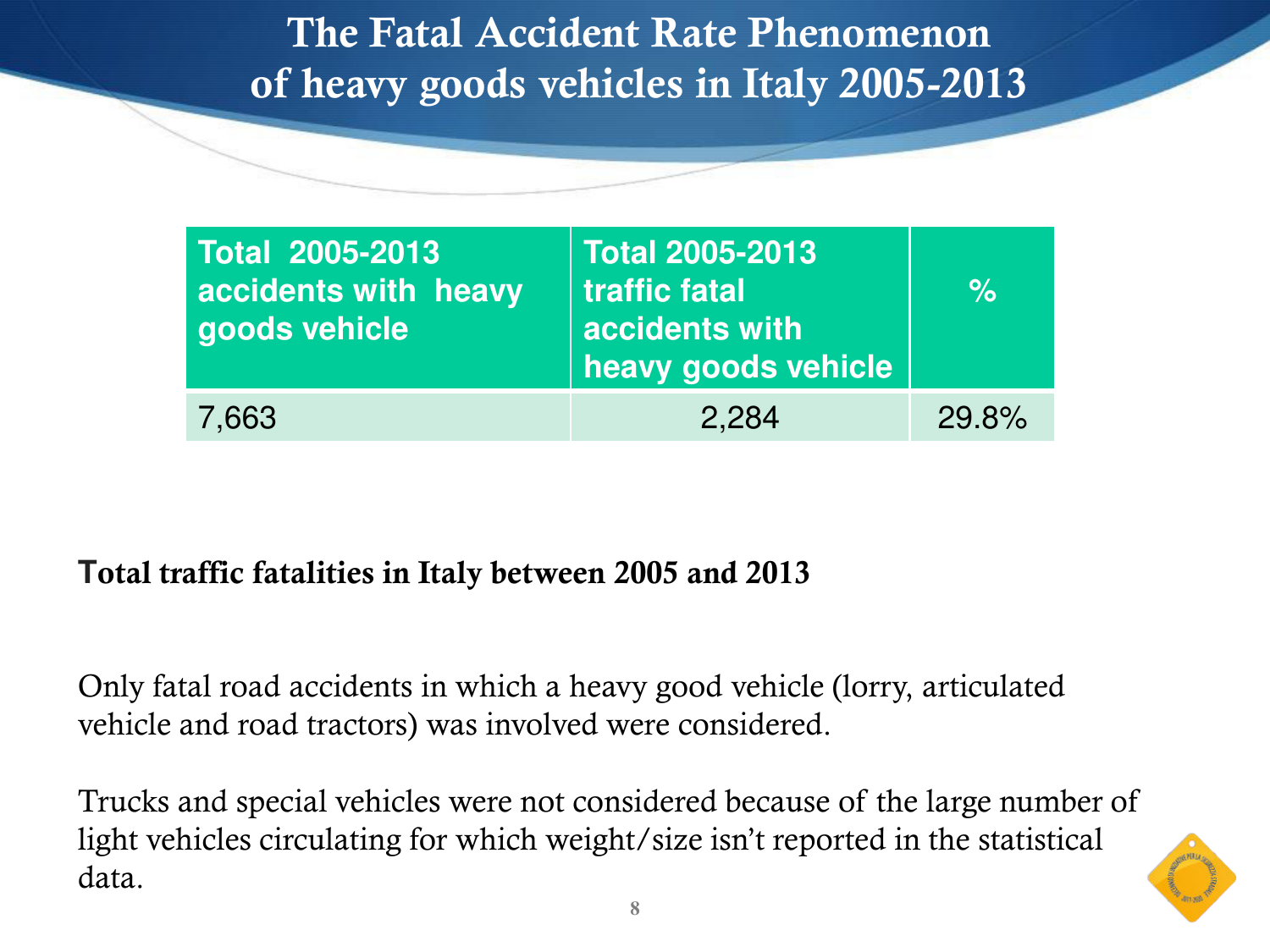#### **Frequency Fatal Accidents of heavy goods vehicles and Accidents with vehicles in general**

| <b>YEAR</b>                   | <b>Total Frequency</b><br><b>Fatal Accident</b><br>with heavy good<br>vehicles | <b>Variation % in Fatal</b><br><b>Accident with</b><br>heavy good<br><b>vehicles</b> | <b>Total Fatal</b><br><b>Accident</b> | Variation % in<br><b>Total Fatal</b><br><b>Accident</b> |
|-------------------------------|--------------------------------------------------------------------------------|--------------------------------------------------------------------------------------|---------------------------------------|---------------------------------------------------------|
| 2005                          | 323                                                                            |                                                                                      | 5,271                                 |                                                         |
| 2006                          | 345                                                                            | 6.81                                                                                 | 5,178                                 | $-1.76$                                                 |
| 2007                          | 312                                                                            | $-9.57$                                                                              | 4,718                                 | $-8.88$                                                 |
| 2008                          | 288                                                                            | $-7.69$                                                                              | 4,358                                 | $-7.63$                                                 |
| 2009                          | 206                                                                            | $-28.47$                                                                             | 3,973                                 | $-8.83$                                                 |
| 2010                          | 249                                                                            | 20.87                                                                                | 3,871                                 | $-2.57$                                                 |
| 2011                          | 214                                                                            | $-14.06$                                                                             | 3,616                                 | $-6.59$                                                 |
| 2012                          | 183                                                                            | $-14.49$                                                                             | 3,515                                 | $-2.79$                                                 |
| 2013                          | 164                                                                            | $-10.38$                                                                             | 3,161                                 | $-10.07$                                                |
| <b>TOT</b> range<br>2005-2013 | 2,284                                                                          |                                                                                      | 37,661                                |                                                         |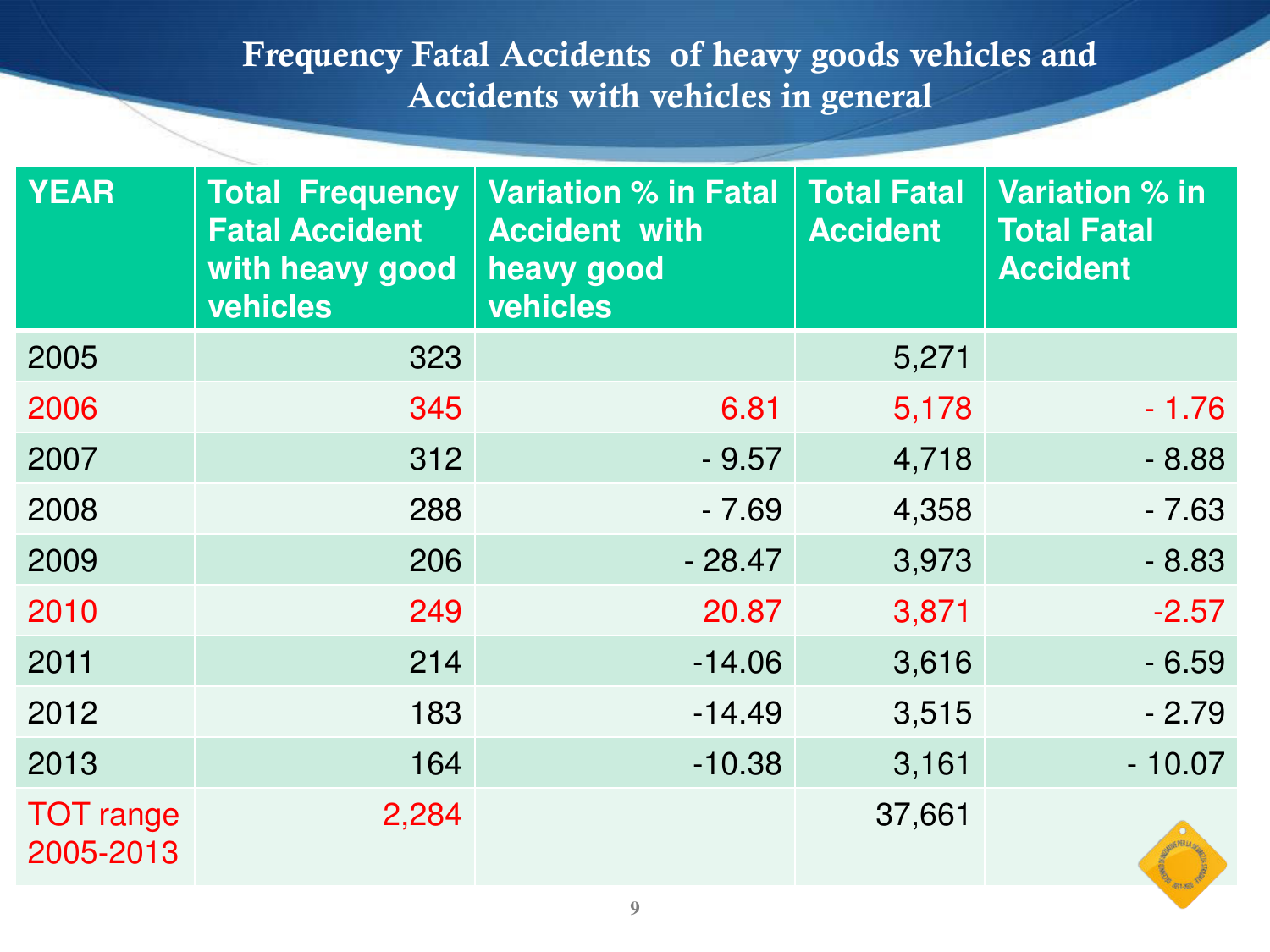**Percentage of Increase or Decrease by Type of Collision Fatalities that have involved, at least, one good heavy vehicle at night**

| <b>YEAR</b>                   | Variation % in<br>rear-end<br>collisions with<br>heavy good<br>vehicles | <b>Variation % in</b><br>side impact<br>collisions with<br>heavy good<br>vehicles | Variation % in<br>collision with<br><b>stationary</b><br><b>vehicles</b> |
|-------------------------------|-------------------------------------------------------------------------|-----------------------------------------------------------------------------------|--------------------------------------------------------------------------|
| 2005                          |                                                                         |                                                                                   |                                                                          |
| 2006                          | 16%                                                                     | $-19.8%$                                                                          | 25%                                                                      |
| 2007                          | $-18.3%$                                                                | 17.4%                                                                             | 10%                                                                      |
| 2008                          | $-14.6%$                                                                | $-17.3%$                                                                          | $-45.5%$                                                                 |
| 2009                          | $-30.3%$                                                                | $-26.9\%$                                                                         | $-8.3%$                                                                  |
| 2010                          | 1.9%                                                                    | 44.9%                                                                             | 27.3%                                                                    |
| 2011                          | $-24.1%$                                                                | $-38%$                                                                            | $0\%$                                                                    |
| 2012                          | 4.9%                                                                    | $-6.8%$                                                                           | $-64.3%$                                                                 |
| 2013                          | 9.3%                                                                    | $-12.2%$                                                                          | 120%                                                                     |
| TOT <sub>%</sub><br>2013-2006 | - 56.9%                                                                 | $-47.8%$                                                                          | $-45%$                                                                   |

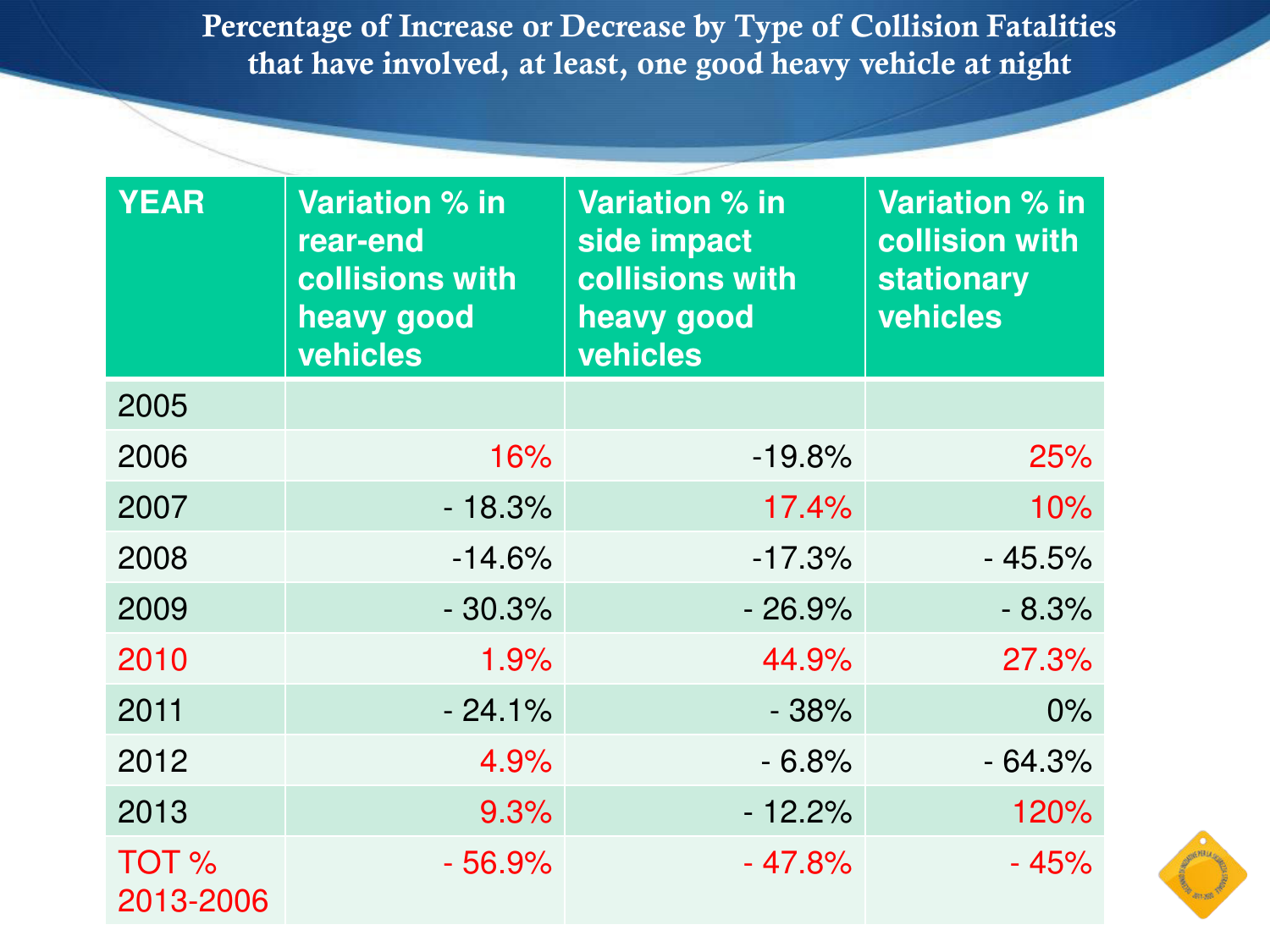

Security is often in the adoption of homogeneous small, but valuable expedients.

Technical regulations, identified by the European Union, are often subject to long processes of adaptation, respecting the diversity of the laws of member States.

This modality is a more democratic model, but it often takes too long, undermining the effectiveness of the operational measure



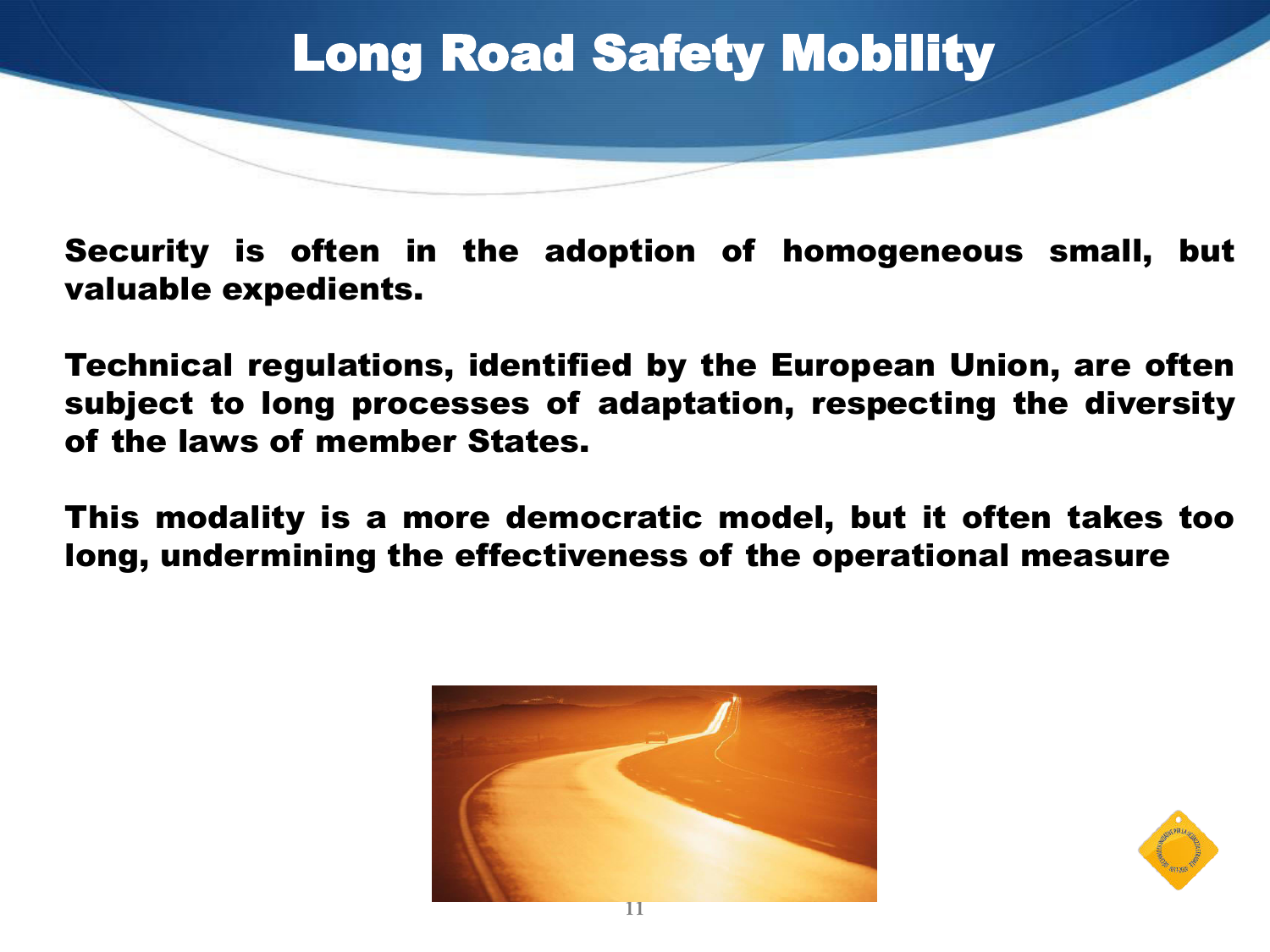

#### **INCREASE DAYTIME VISIBILITY OF HEAVY VEHIC**



Vista diurna di un autocarro al quale è stata applicata la bordatura retrorifiettente



\*If it is important to increase the visibility of vehicles during the daytime even with the adoption of the lights on motorways or on rural roads



**PROGETTI ACT ACT EXAMPLE THE READ EXAMPLE THE RIGHTS**  $\blacksquare$  panels and retrofitting reflective contour \* then it should be noted that the reflecting markings increase the visibility of the heavy goods vehicle even in cold daylight, typical of northern European territories.

> This is measure in support of those taken or being taken to reduce the accident rate and increase the safe mobility of all road users, including vulnerable users

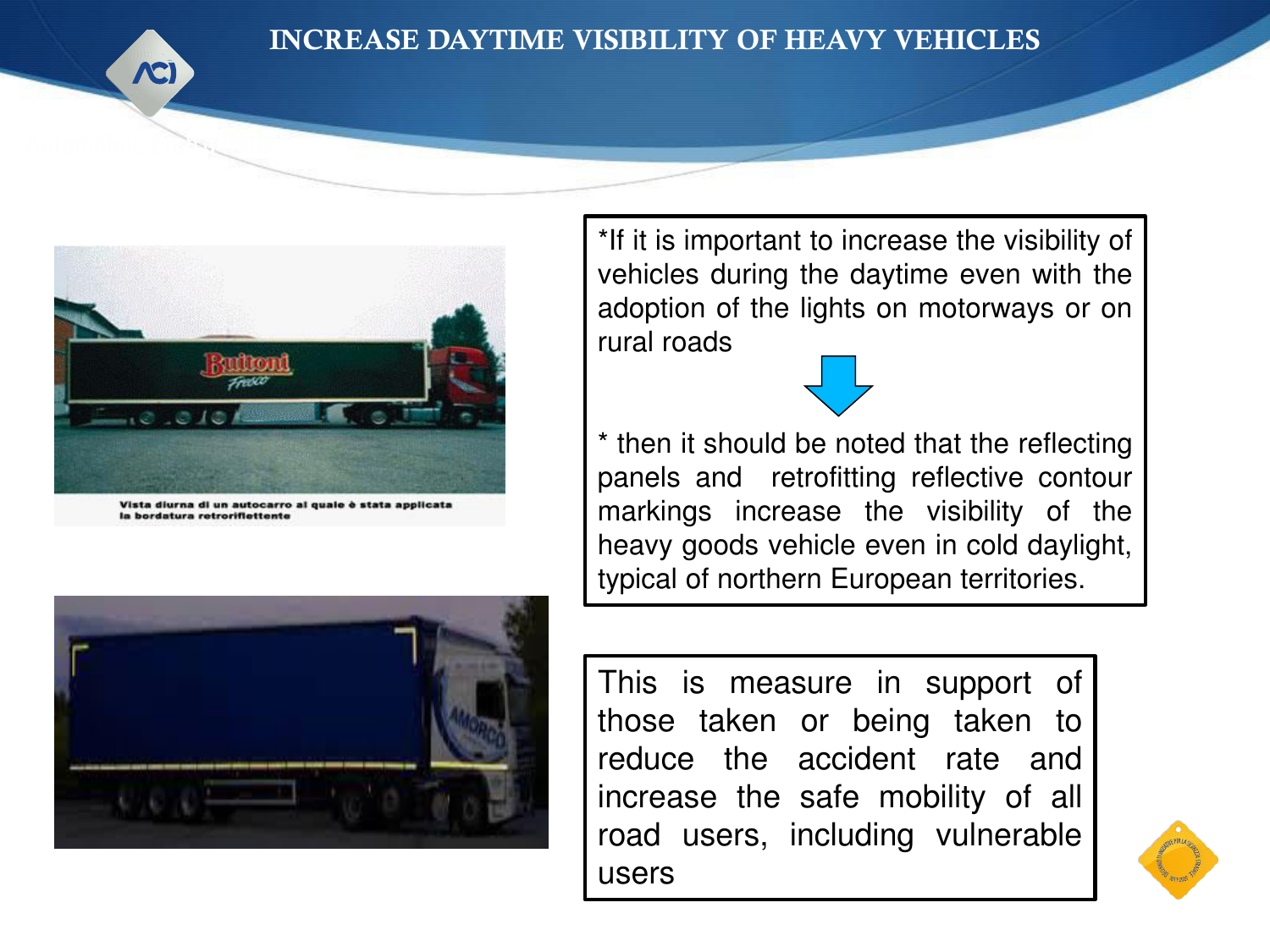## **Retro-reflective Contour Markings ACI supports FIA proposals**



According to previous studies by the European Commission, published in 2004, from which it is already known, on the basis of studies conducted in the United States and of the study carried out with data on accidents on Dutch lorries by SWOV, that compared a presumptive conservative estimate of the costs of such accidents with the costs of the adoption of such a system on vehicles registered before 2011, whose natural longevity could keep them in circulation until 2033**, it is clear why it is reasonable to support the adoption of the measures required for such vehicles.** 





In fact ACI shares and supports the position of FIA Region 1 for the European Union's endorsement of mandatory retrofiment of retroreflective contour marking also for vehicles registered before 2011.

In the same context , ACI supports and shares the ETSC actions in favor of adopting measures and rules to improve the nighttime visibility of trucks.

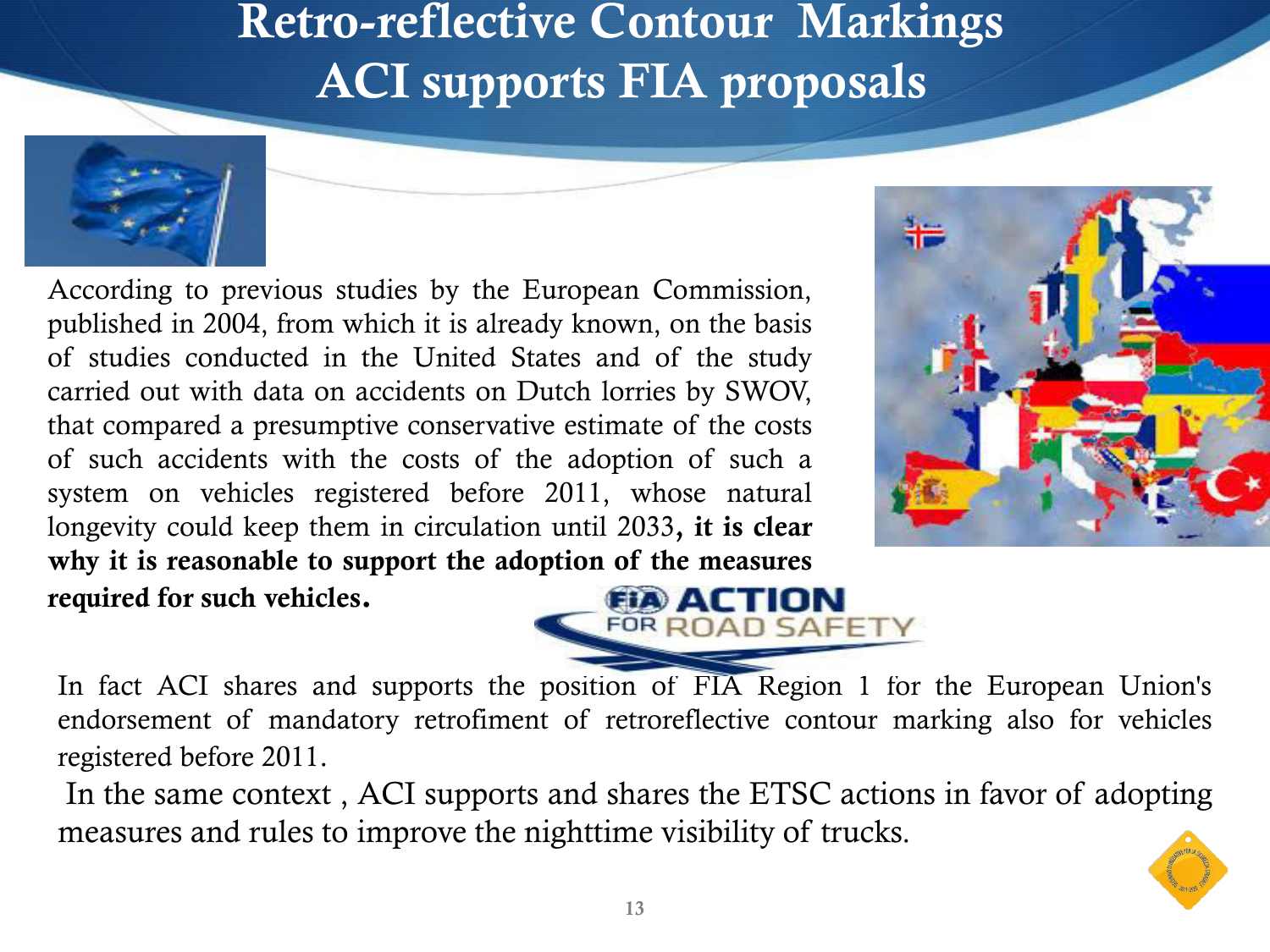

 Mobility and Road safety Office: Manager **Lucia Vecere** *(l-vecere@aci.it)* Professional Technical Area : Coordinator **Enrico Pagliari** *(e.pagliari@aci.it)* Professional Statistics Area : Coordinator **Lucia Pennisi** *(l.pennisi@aci.it )*  Technical expert about road safety: **Luigi Di Matteo** (*l.dimatteo@aci.it)* 

Mobiliy expert : Andrea Guerci (*a.guerci@aci.it)*